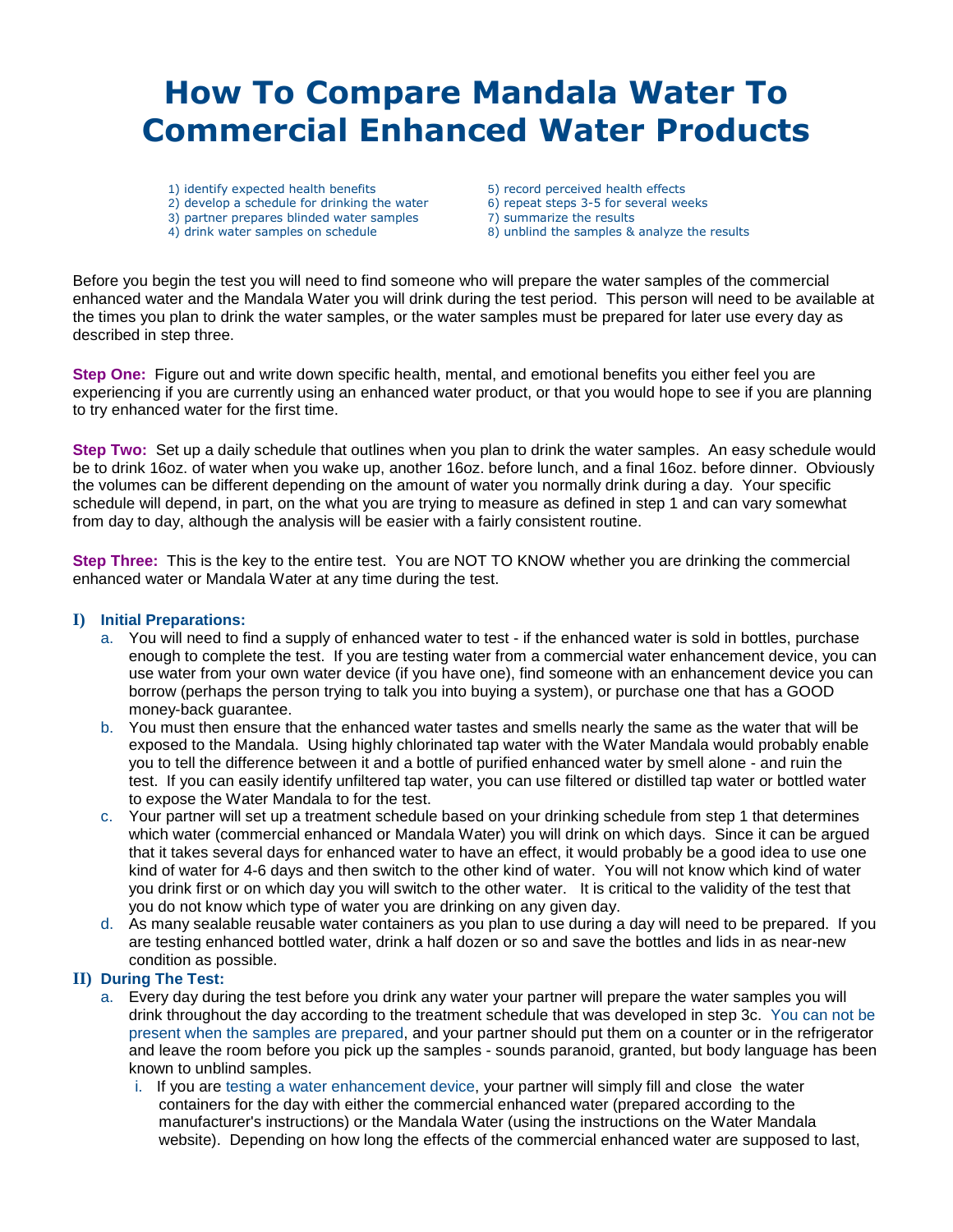you may need to prepare samples throughout the day to avoid the manufacturer saying something like - "of course you did not find any differences, you must drink our water within 5 minutes of preparing it." The effects of Mandala Water will easily last through the day. If the test is on a vortex oxygenator or device that adds a gas to the water you partner will need to vigorously shake the Mandala Water to add some bubbles before sealing.

- ii. If you are testing enhanced bottled water there are some technical problems. Your partner must prepare the water in the bottles in such a manner that you can not tell which type of water you are drinking by looking at the bottle. It would be best to use unmarked water containers the same way you would if you were testing a water enhancement device. However, if no difference was discovered between the Mandala Water and the enhanced bottled water, the argument could be made that poring the enhanced water into another bottle messed up the structure or energy patterns. One way to counter that argument is when preparing the enhanced bottle water samples, unscrew the cap of the new bottles just enough to crack the plastic seal then screw it back down. When preparing the Mandala Water simply pour it into one of the used bottles you saved and screw the lid on. Try to either keep the used bottles looking new or make the new bottles look used so it is not possible to distinguish between them by looking.
- iii. If you are testing a homeopathic solution your partner will need prepare a treatment dose according to the product instructions or prepare the same amount of water as would be used in the homeopathic treatment and place it on the Mandala. Homeopathic remedies can be purchased in different dilutions. Placing the water on the Mandala for about 30 seconds will produce the effects of a 5X dilution. Effects of the strongest homeopathic dilution will be duplicated by longer exposure to the Water Mandala up to about 2 minutes. Some homeopathic products are diluted with an alcohol solution. If that is the case, and if the prepared homeopathic solution tastes of alcohol, your partner will need to add a few drops of vodka, bourbon, or other liquor that has the same taste.

**Steps Four – Six:** Drink the water according to your schedule, and keep a journal to document the results of drinking each water sample. Write down the date and time of every drink and then "check in with yourself" according to the schedule you established in step 2 and record the date/time and whatever measurement(s) you determined to track and document in step 1. In addition to notes on the measurements you are scheduled to record, also record any "out of the ordinary" events you think might be related to drinking a specific water sample. As you drink the water during the test, focus on the benefits you expect from drinking the enhanced water and do not worry about or try to guess which type of water you are drinking - Mandala Water or Commercial enhanced water.

**Step Seven:** The test is over. You can now summarize the results of the test. One way to do this is to make a grid with the days and water samples across the top and health benefit(s) you tested down the left side. For each day use your notes to rate how each water sample performed according to the effects you were measuring - for example testing energy levels before and after drinking the XYZ vibrationally charged water or Mandala Water three times a day for 6 days might look something like:

| Day                 |      |     |   |      |     |     |     |                |     |     |    |    |     |     |      |     |
|---------------------|------|-----|---|------|-----|-----|-----|----------------|-----|-----|----|----|-----|-----|------|-----|
| Sample              |      |     |   |      |     |     |     |                |     |     |    |    |     |     |      |     |
| <b>Energy Level</b> |      |     |   |      |     |     |     |                |     |     |    |    |     |     |      |     |
| before drinking     |      |     | 6 | 8    | 5   | ь   |     |                |     | ь   |    |    | 8   |     |      | 8   |
| 30 minutes          |      |     |   |      |     | ь   |     |                |     |     |    |    |     |     |      |     |
| 1 hour              | ь    |     | 8 |      |     | 5   |     | с              |     |     |    |    | 8   | 8   |      |     |
| 2 hours             | 5    |     |   |      | ь   | ь   |     |                |     |     | 8  |    | 8   |     |      | я   |
| Average             | 6.31 | 5.8 |   | 6.8) | 6.3 | 5.8 | 6.5 | $\overline{0}$ | .51 | 6.8 | .8 | 8. | 8.3 | -31 | 8.51 | 8.5 |

**Step Eight:** The moment everyone has been waiting for has arrived - the test results can be unblinded. Once the blinding schedule is matched to the results you prepared you will be able to get an idea of whether there was any difference between the commercial enhanced water and the Mandala Water. In this example test it was revealed that the water samples for days 1-3 were XYZ Vibrationally Charged Water and on days 4-6 the samples were Mandala Water.

After identifying the days that you drank the different types of water you can do some basic analyses. In the table below the average energy level of each type of water has been calculated. If the values are similar in the two groups and there is no evident trend you can conclude that there are probably no differences in the way the two types of water effect your body. This specific example table shows the type of pattern you might expect if one type of water perform better than the other - in this example the Mandala Water seemed to produce a higher energy level than the XYZ Vibrationally Charged Water. The actual expectation is that there will be no noticeable difference between